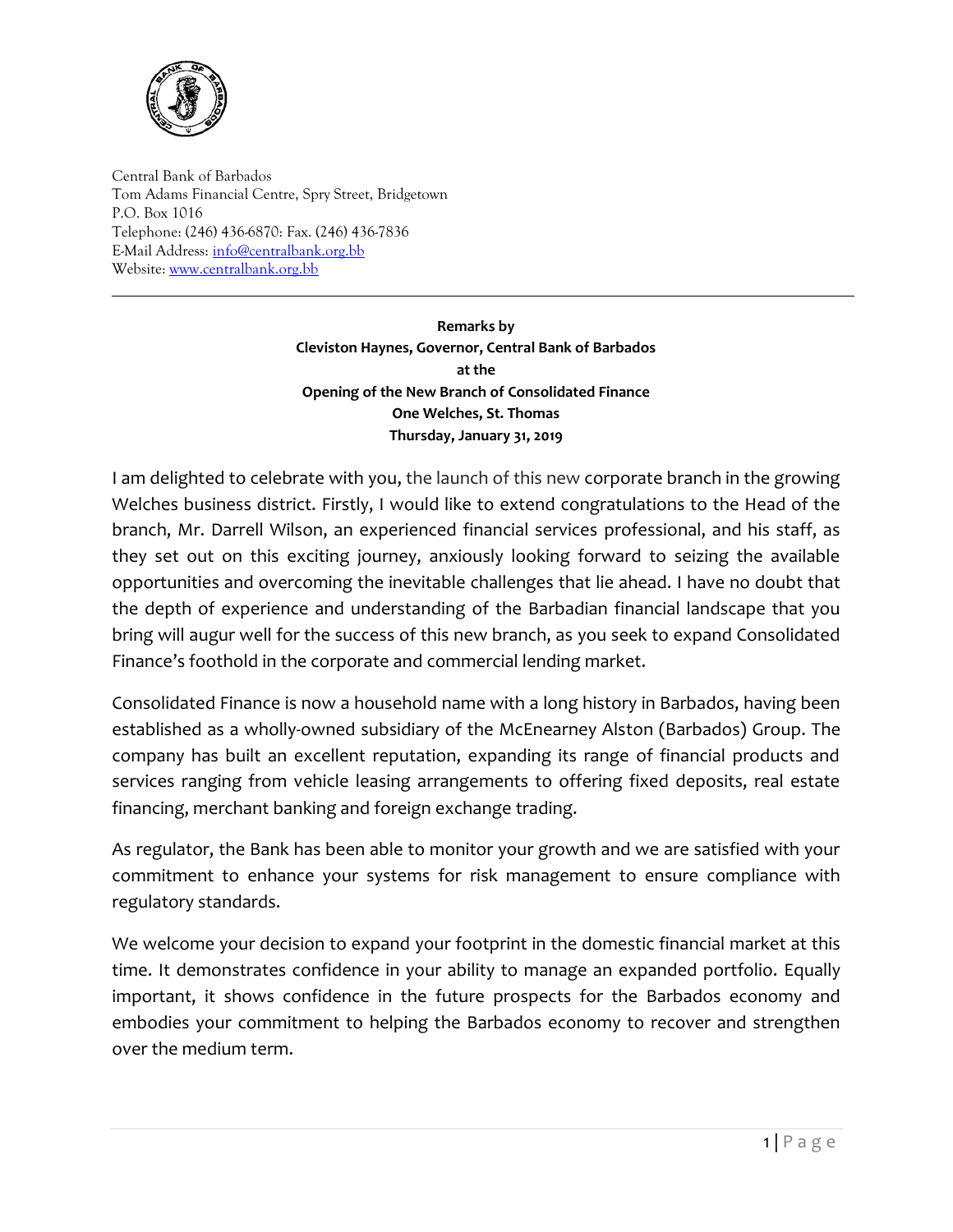As I reported only yesterday, the economic indicators for the Barbadian economy are displaying encouraging signs. But the prospects for durable growth over the medium term require a strong recovery in investment, both foreign and domestic. I believe that the domestic financial sector has an important role to play in this area, as it seeks to allocate over time, the substantial resources it has mobilized from our citizens.

In recent years, credit demand has been weak and the banking sector has been marked by excess liquidity. We all know that in the past year, financial institutions have had to cope with the implementation of a new accounting standard and with the debt restructuring of Barbados domestic government securities. However, the sector has proven resilient with capital remaining above statutory requirements.

Your foray into corporate lending provides an opportunity for you to diversify your business. At the same time, it presents a challenge, as you compete with brands well established in this area, with larger capital bases and access to mature risk management systems. Your goal must be to create a niche area for products and quality of service in the financial services market that will differentiate you from your competitors. Your challenge will be to attract small and medium size credits, to provide financing and where possible, advice to enable these entities to grow and flourish.

Your expansion occurs at a time when the Barbadian financial industry is gradually evolving, with an increasing push to offer new types of financial products and services. Technology is driving developments with increasing emphasis on on-line banking and digital payment solutions. I believe that these developments will enhance efficiency and productivity and therefore benefit the economy. Already we can see a future in which traditional instruments such as cheques and cash will play second fiddle to technological transfers of money within the public and private sectors. These technological innovations will impact individuals, corporates, financial institutions and government, and I encourage you to align your systems to cope with the emerging trends.

The adoption of new technologies is a positive development for a small economy like ours with highly concentrated markets. It creates the potential for increased competition, an expansion of the range of products and services available to the public and an improvement in the public's access to affordable financial services. The Central Bank is therefore committed to fostering a regulatory environment that will enable existing or new firms to expand and improve the quality and range of financial products and services.

In closing, let me reiterate that the opening of this branch provides an opportunity to implement new approaches and offer financial solutions that can add vigor to the existing credit market. On behalf of the Central Bank, I offer sincerest congratulations to ANSA